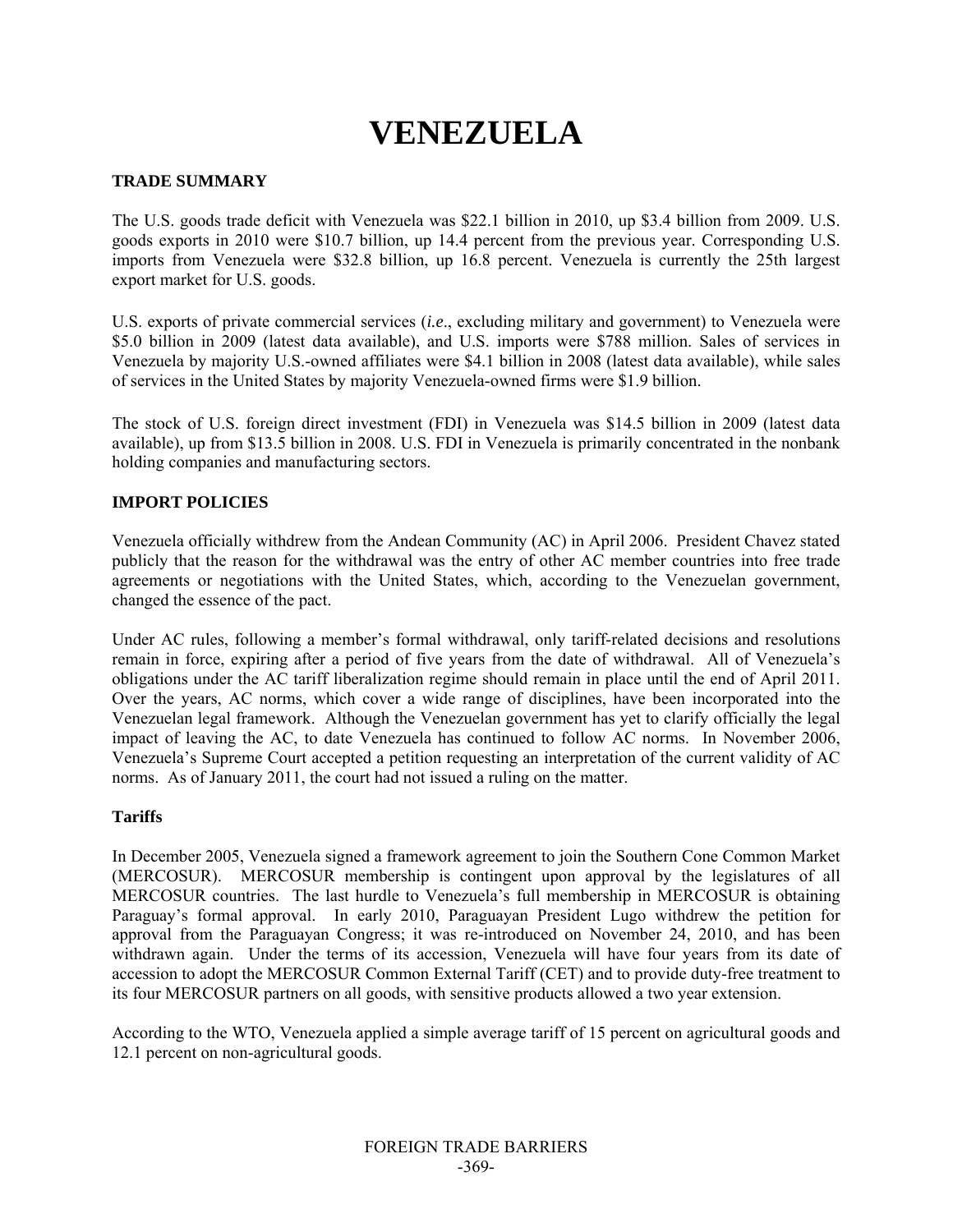#### **Nontariff Measures**

Currency controls introduced in 2003 continue to pose a significant barrier to most trade with Venezuela, with the possible exception of agricultural goods and pharmaceutical products. These controls are overseen by the Foreign Exchange Commission, or *Comision de Administracion de Divisas* (CADIVI), and, in the case of the Transaction System for Foreign Currency Denominated Securities (SITME), newly established in June 2010, by the Central Bank of Venezuela (BCV).

The official exchange rate was fixed at 2.15 bolivars (Bs)/\$1 from March 2005 through January 10, 2010. On January 11, 2010, the government devalued the currency and set two exchange rates, one at 2.6 Bs/\$1 (which applied to certain priority imports such as food, medicines and healthcare equipment, science and technology products, capital goods, and public sector imports) and one at 4.3 Bs/\$1 (which applied to non-priority imports and most other categories of foreign exchange requests). On December 30, 2010, the government announced the devaluation of the currency as of January 1, 2011, eliminating the 2.6 Bs rate and creating a single official exchange rate of 4.3 Bs/\$1.

Importers who receive CADIVI pre-approval may import goods and then apply for CADIVI approval to purchase dollars at the relevant official rate to pay for the imports. CADIVI cannot be used for certain types of luxury goods. Authorizations for foreign currency through CADIVI are not expeditious, and can require the submission of significant numbers of supporting documents by the Venezuelan importer with the support or cooperation of the exporter.

When oil prices fell sharply in the latter half of 2008, the Venezuelan government significantly reduced overall CADIVI approvals from an average of \$187 million per working day in October 2008 to a daily average of \$118 million for 2009. In the period from January-September 2010, CADIVI approved a total of \$21.3 billion in foreign exchange disbursals, averaging \$120 million per working day. This included \$14.7 billion in approvals for imports (not including imports realized under the Latin American Integration Association (ALADI) Agreement). Import sectors receiving the greatest exchange flows were: food (20.8 percent), medicines and healthcare equipment (19.5 percent), automotive (12.1 percent), retail (12 percent), machinery and equipment (6.7 percent), and chemicals (6.6 percent).

The need to obtain CADIVI pre-approvals to import goods and for payments at the official exchange rate(s) has resulted in increased obstacles to trade due to its complexity, delays in receiving approvals and payments, and restrictions on imports and importers. Once the goods have arrived in Venezuela, cleared customs, and have been verified, CADIVI should approve payment within 30 days. However, importers have reported delays in receiving such approvals, as well as unpredictability and inconsistency in their granting. Many companies have moved to the SITME foreign exchange market to obtain foreign currency to pay for imports, somewhat alleviating the demand on the CADIVI system.

In May 2010, the Venezuelan government abolished the former "permuta" or parallel market foreign exchange system, which had been in place since currency controls were implemented in 2003. In June 2010, the BCV created SITME to replace the "permuta" market. Average SITME approvals since June 2010 have been approximately \$35 million per business day, while average disbursals in the old parallel market were estimated at \$80 million to \$100 million per business day during 2009. SITME operations have received an exchange rate that differs from the official rate and is approximately 5.30 Bs/\$1. Under SITME, transaction amounts for individual customers are limited to \$50,000/day, with a maximum total of \$350,000/month. Requests for SITME exchange transactions are made through Venezuelan banks. Importers that acquire foreign exchange through CADIVI are not allowed to access SITME for a period of 90 days. The elimination of the "permuta" market and restricted access to CADIVI and SITME has resulted in the growth of a black market for foreign exchange transactions.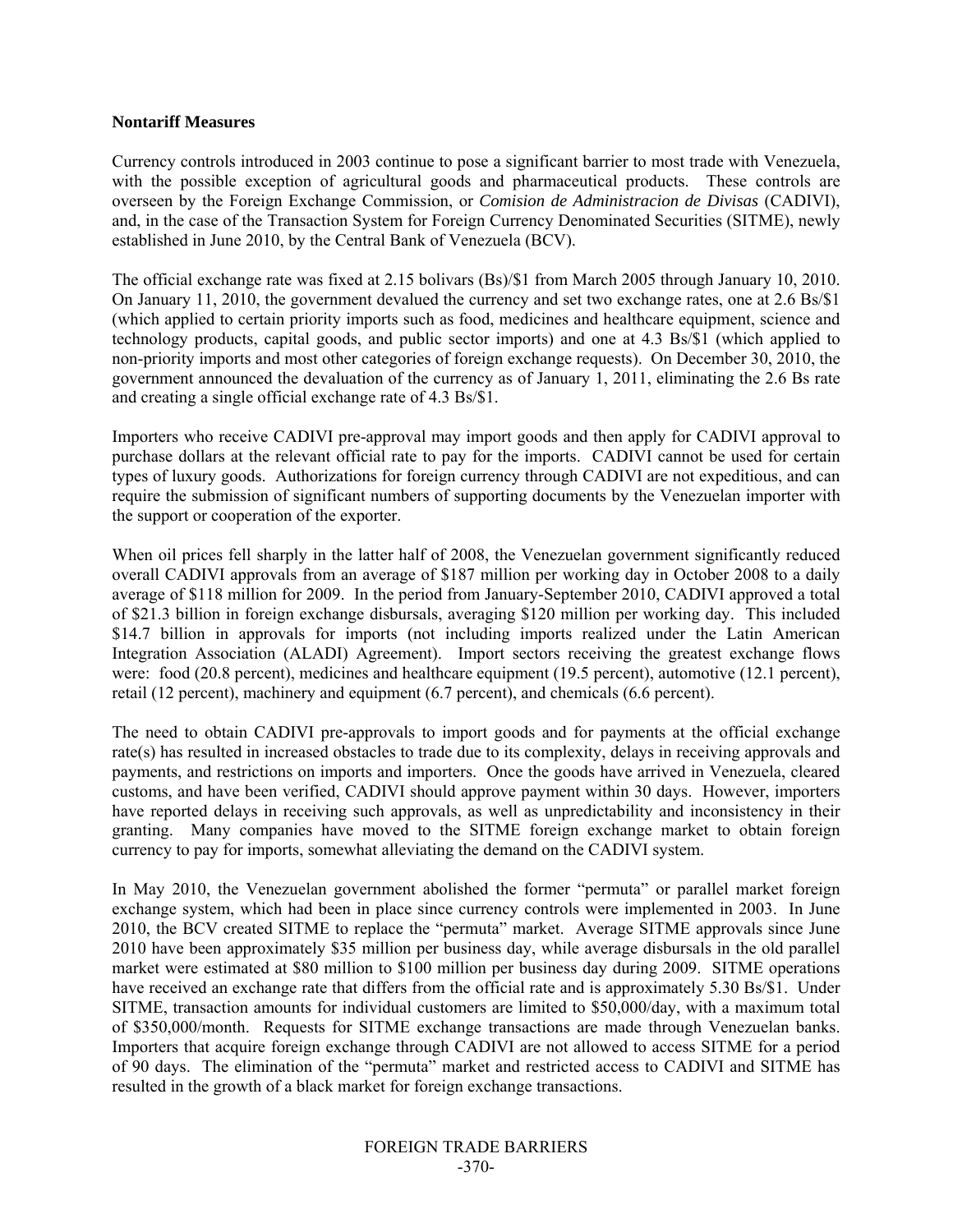Burdensome documentation requirements are another significant import barrier. Beginning January 1, 2008, all automobile importers require a license from the Ministry of People's Power for Light Industry and Commerce (MILCO) for authorization to receive foreign exchange for the importation of assembled vehicles. According to the resolution, approval of these licenses depends on "national need, the capacity of national production, plans to expand local production, model cost, historic sales, and the efficient use of fuel." When applying for this license, an automotive company has to include its "national production plan" and its "vehicle importation plan." The law also prohibits the importation of passenger cars with engines larger than three liters, thus discriminating against companies selling predominantly larger cars. Even when the Venezuelan government issues import licenses for assembled vehicles, delays and burdensome paperwork make it difficult to fill the year's import quotas. Venezuela prohibits the importation of used cars, buses, trucks, and used tires, as well as used clothing.

The government also imposed import quotas on vehicles in January 2008 in a bid to increase the number of automobiles assembled in Venezuela. In addition, carmakers are subject to limited allocations of dollars to import components they need to produce in Venezuela. The automotive regime adds a requirement to produce dual fuel (gasoline and natural gas) vehicles. The original law mandated that all new vehicles sold in Venezuela after December 1, 2008, be dual fuel. The rule was twice postponed and then changed. As of April 1, 2009, 30 percent of vehicles sold by each company are to be dual fuel, and each Venezuelan assembler must produce at least 2 dual fuel models. As of December 2010, however, the ability of the assemblers to meet this requirement remains unclear. In addition, the gradually rising requirement for local content in domestically assembled vehicles was changed to a flat 50 percent requirement, applicable beginning in 2013. A new requirement for engines to be assembled in Venezuela by 2010 was also added. Assemblers have stated that these two requirements are extremely problematic. Local industry is unable to produce sufficient components to meet a 50 percent local content requirement, and the variety of engines and the necessary large production runs will make local engine assembly prohibitively expensive.

In addition, Venezuela also protects some industries within its agricultural sector through the use of licenses and sanitary permits to restrict imports. The Venezuelan government applies fixed farm gate prices for producers of corn, rice, sorghum, sugar cane, milk, and beef. These prices, although reviewed periodically, still generally lag behind increases in input costs. Since 2007, selected basic commodities are granted agricultural subsidies based on acreage or volume.

Venezuela maintains the authority to impose tariff-rate quotas (TRQs) on up to 62 Harmonized System code headings at the 6-digit level. Currently, the government is applying TRQs to oilseeds, corn, wheat, milk and dairy, and sugar. The issuance of import licenses for such TRQs is neither transparent nor automatic and has negatively affected trade in basic agricultural commodities as well as processed products. Import licenses and sanitary permits are restricted for products for which the government is trying to increase domestic output, such as raw materials for processing. The Venezuelan government has denied import licenses for both in-quota and over-quota quantities, even though importers are often willing to pay the over-quota tariff for additional quantities of some products. Licenses for over-quota quantities are not automatically issued. Furthermore, the Venezuelan government has not published regulations establishing the TRQ mechanism for certain eligible products and has refused to activate the TRQ for others, such as pork.

Importers of many basic commodities, horticultural products, and agricultural inputs must request a "certificate of nonproduction" or a "certificate of insufficient production" before trade can take place. If the certificate is issued, the importer can request foreign exchange and obtain import licenses, import permits, and possibly tax exoneration from other government offices. Some goods may require a certificate from more than one ministry, increasing processing time. The number of ministries and agencies involved and the constant shifting of responsibilities among them has hampered the issuance of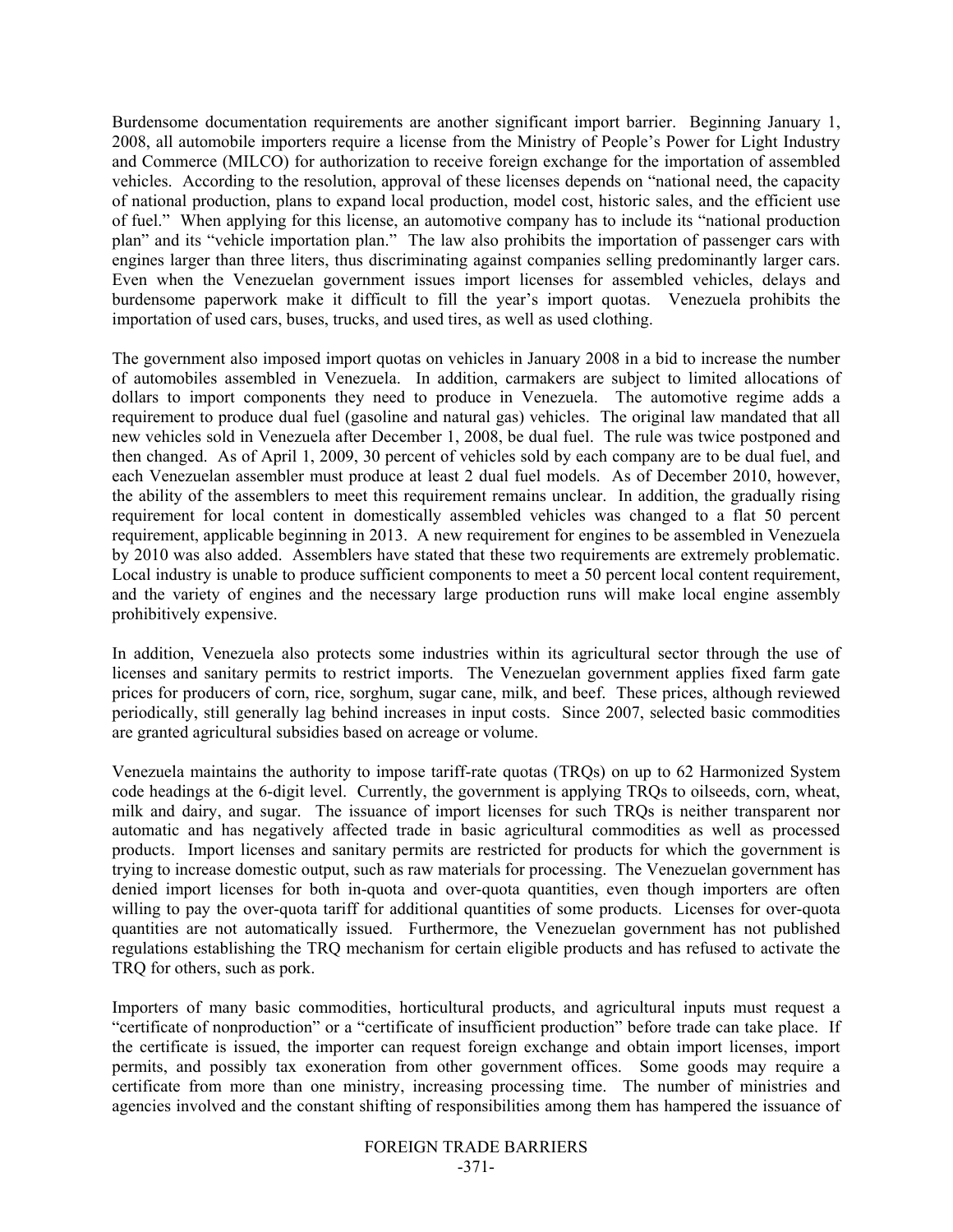import permits, licenses, and the registration of local and imported food products. On January 18, 2008, the government of Venezuela passed a resolution waiving the "certificate of nonproduction" requirement for 51 goods to mitigate food shortages.

The government has delayed the issuance of import licenses for yellow corn and for oilseeds and oilseed products until the entire domestic crop has been purchased at the set price when there is a surplus. When there is a deficit, imports are readily authorized. This has been the case for the last several years as demand has exceeded domestic supply. Since September 2007, the government of Venezuela has banned non-food use of corn and has controlled product movement through "mobilization guides," which results in a *de facto* ban on the export of corn. Since a resolution was promulgated in February 2009, products such as coffee, sugar, and other basic food items, cannot be exported while domestic demand is not satisfied.

Since January 2003, the Venezuelan government has waived import duties for staple products. Initially, the import duty waiver was granted for a six month period. Since then, some products have been added or removed from the initial list, and there have been certain periods when this policy lapsed. On January 18, 2008, the government of Venezuela created a new list of tariff-exempt goods, which included products that had been on the previous list as well as new products. The list was last updated in October 2008, with customs duties for live cattle imports waived in order to allow more cattle into the country for processing.

The Venezuelan government is the main importer of basic foodstuffs and has created a large food distribution network to serve low and middle income classes. The *Corporacion Venezolana de Alimentos* (CVAL) and the *Corporación de Abastecimiento y Servicios Agrícolas* (CASA) are the leading state trading entities. At the same time, *Mercado de Alimentos*, C.A. (MERCAL) and *Productora y Distribuidora Venezolana de Alimentos* (PDVAL), a division of Venezuela's state-owned oil company *Petroleos de Venezuela* (PDVSA), also import for their own food marketing chains, offering products at prices that are at or below government-fixed prices. Two supermarket chains, *Corporacion de Mercados Socialistas* (COMERSO) and *Abastos Bicentenarios* have been recently created to increase the government's market presence, and to compete with the private sector. Venezuela's food program is focused on providing a government-subsidized basic basket of products, including dry milk, precooked corn flour, black beans, rice, vegetable oils, sardines, pasta, sugar, bologna, margarine, deviled ham, eggs, mayonnaise, and sauces. Government entities have an advantage in purchasing abroad because they have guaranteed access to official dollars, import licenses and permits, and import products without custom duties.

As noted above, the Venezuelan government is the main importer of basic foodstuffs through entities such as COMERSO, which was created in April 2010 and now handles purchases for government-run supermarket chains. It appears that this expansion of the government role in trade is likely to grow. On December 1, 2010, the Venezuelan government created a new corporation called *Corporación de Importación, Exportación y Comercialización Mayorista de Bienes para el Pueblo* (Venecom) which, according to the announcement in Venezuela's Official Gazette, will be charged with handling foreign trade in support of the development of small and medium sized industries. Venecom follows in the footsteps of *Suministros Venezolanos Industriales* C.A. (SUVINCA), which was established in 2006 and began operations in 2008, and is charged with supporting the government's plan to develop 200 "socialist factories." SUVINCA and Venecom will reportedly be involved in importing for these sectors.

## **GOVERNMENT PROCUREMENT**

Venezuela's government procurement law covers purchases by government entities, national universities, and autonomous state and municipal institutions. It is not clear to what degree the public procurement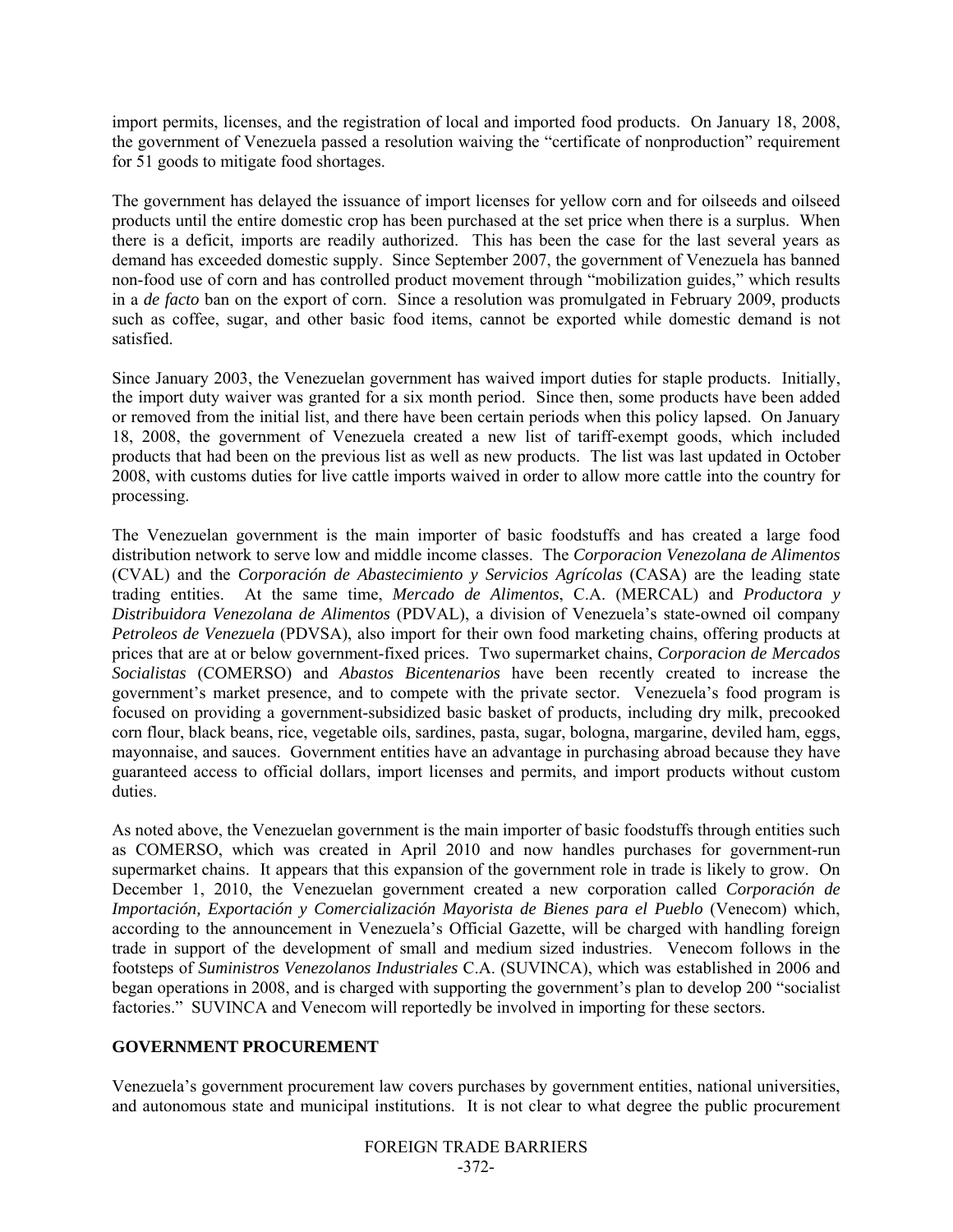law applies to joint ventures in which a state entity has a controlling interest. The law requires a contracting agency to prepare a budget estimate for a procurement based on reference prices maintained by the Ministry of Light Industry and Trade (MILCO). The law forbids discrimination between domestic and foreign suppliers. However, the law also provides that the President can mandate temporary changes in the bidding process "under exceptional circumstances," in accordance with "economic development plans" that promote national development or provide preferences to domestic goods and suppliers. These measures can include price preferences for domestic goods and suppliers, reservation of contracts for nationals, requirements for domestic content, technology transfer or the use of local labor and other incentives to purchase from companies domiciled in Venezuela. For example, government decree 1892 establishes a 5 percent preference for bids from companies whose products have over 20 percent local content, half of which must come from small to medium-sized domestic enterprises. The Venezuelan government is increasingly awarding contracts without competition. There are allegations that companies from certain countries are favored while those from other countries, including the United States, are discriminated against.

A presidential decree published in March 2008 raised additional concerns. The decree established a National Service of Contractors, with which firms must register in order to sell to the government. Bids will not be accepted without prior registration. Some observers assert that the registration requirement allows additional, arbitrary screening.

Venezuela is not a signatory to the WTO Agreement on Government Procurement.

## **EXPORT SUBSIDIES**

Exporters of selected agricultural products – cocoa, some fruits, and certain seafood products – are eligible to receive a tax credit equal to 10 percent of the export's value. The level of direct payments for export subsidies has generally been fairly small and limited to agricultural products. Venezuela notified its export subsidies to the WTO in the past, with the last notification occurring in June 2001, for the export year 1998. The total value of export subsidies at that time was \$5.5 million. The government has not published further information on export subsidies.

# **INTELLECTUAL PROPERTY RIGHTS (IPR) PROTECTION**

Venezuela was listed on the Priority Watch List in the 2010 Special 301 Report. Key concerns cited in the Report relate to the deteriorating environment for the protection and enforcement of IPR in Venezuela. Copyright piracy is increasing and the protection for certain trademarks remains unclear. Concerns remain regarding the revocation of existing patents on pharmaceuticals. Other concerns include the lack of effective protection against unfair commercial use of undisclosed test and other data generated to obtain marketing approval for pharmaceutical products. Although Venezuela's tax and customs authority had made some progress on raising awareness of IPR issues through public anti-piracy and "zero tax evasion" campaigns, those programs are no longer in place.

## **SERVICES BARRIERS**

Venezuela maintains restrictions on a number of service sectors, including professional services, audiovisual, and telecommunications services. In any enterprise with more than ten workers, foreign employees are restricted to 10 percent of the work force, and Venezuelan law limits foreign employee salaries to 20 percent of the payroll.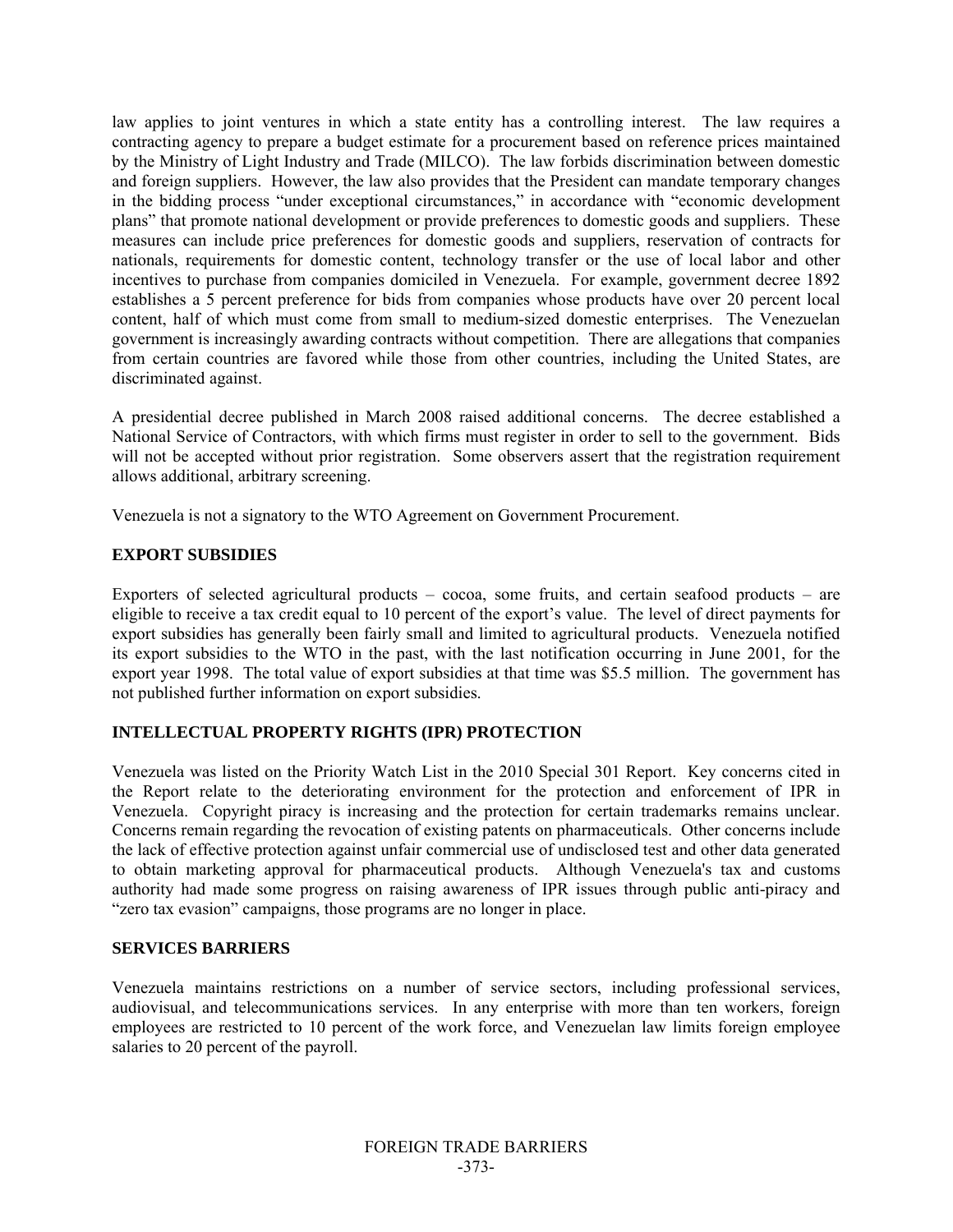### **Professional Services**

Foreign equity participation in professional firms is restricted to a maximum of 19.9 percent. Only Venezuelan citizens may provide accounting and auditing services to government institutions and related institutions, such as banks and hospitals. In addition, only Venezuelan citizens may act as accountants for companies in which the government has at least a 25 percent ownership interest. A foreign lawyer cannot provide legal advice on foreign or international law without being fully licensed as a lawyer in Venezuela. Foreigners are required to establish a commercial presence for the provision of engineering services. Foreign consulting engineers must work through local firms or employ Venezuelan engineers.

The insurance law approved at the end of July 2010 established that, for all insurance companies, at least half of the members of the board must be of Venezuelan nationality. In addition, all members of the board must be living in, and have resident status in, Venezuela.

## **Audiovisual Services**

Venezuela limits foreign equity participation to less than 50 percent for enterprises engaged in Spanish language media, including television and radio broadcasting. At least half of the television programming must be dedicated to domestic programming. Additionally, half of both FM and AM radio broadcasting must be dedicated to Venezuelan-produced material. In the case of music, 50 percent of the Venezuelan produced material must be traditional Venezuelan songs. There is also an annual quota for the distribution and exhibition of Venezuelan films, as well as a requirement that a percentage of film copying be done in Venezuelan facilities.

## **INVESTMENT BARRIERS**

The government continues to control key sectors of the economy, including oil, petrochemicals, and much of the mining and aluminum industries. Venezuela began an ambitious program of privatization under the Caldera administration (1994-1999), but under President Chavez (since 2000) privatization has been halted and the government has re-nationalized key sectors of the economy. In 2007, the government nationalized certain electricity and telecommunications providers. In 2008, the government nationalized certain cement companies and an aluminum company, and first proposed the nationalization of a commercial bank. In 2009, the government nationalized a food production plant and 76 oilfield services companies. In 2010, the government nationalized a number of companies involved in the agricultural sector; gasoline stations along the Colombian border; a petrochemical plant in which equity was held by a U.S. company; drilling rigs belonging to a U.S. company; and a number of housing projects. Fuel distribution companies and Venezuela's largest privately-owned lubricant manufacturer have also been nationalized.

## **Petroleum Sector**

Foreign investment continues to be restricted in the petroleum sector. The exploration, production, refinement, transportation, storage, and foreign and domestic sale of hydrocarbons are reserved to the state. However, private companies may engage in hydrocarbons-related activities through mixed companies and equity joint ventures with the state-owned oil company, PDVSA. Sales to foreign investors of interests in subsidiaries and affiliates of PDVSA are permitted, contingent on approval by the government. Pursuant to a June 2009 law, only the state, and companies in which the state has at least a 50 percent ownership stake, may carry out primary and intermediate petrochemical activities.

Since 2004, the national government has made significant changes to royalty policies, tax policies, and contracts involving hydrocarbons-related activities. This has substantially increased uncertainty in the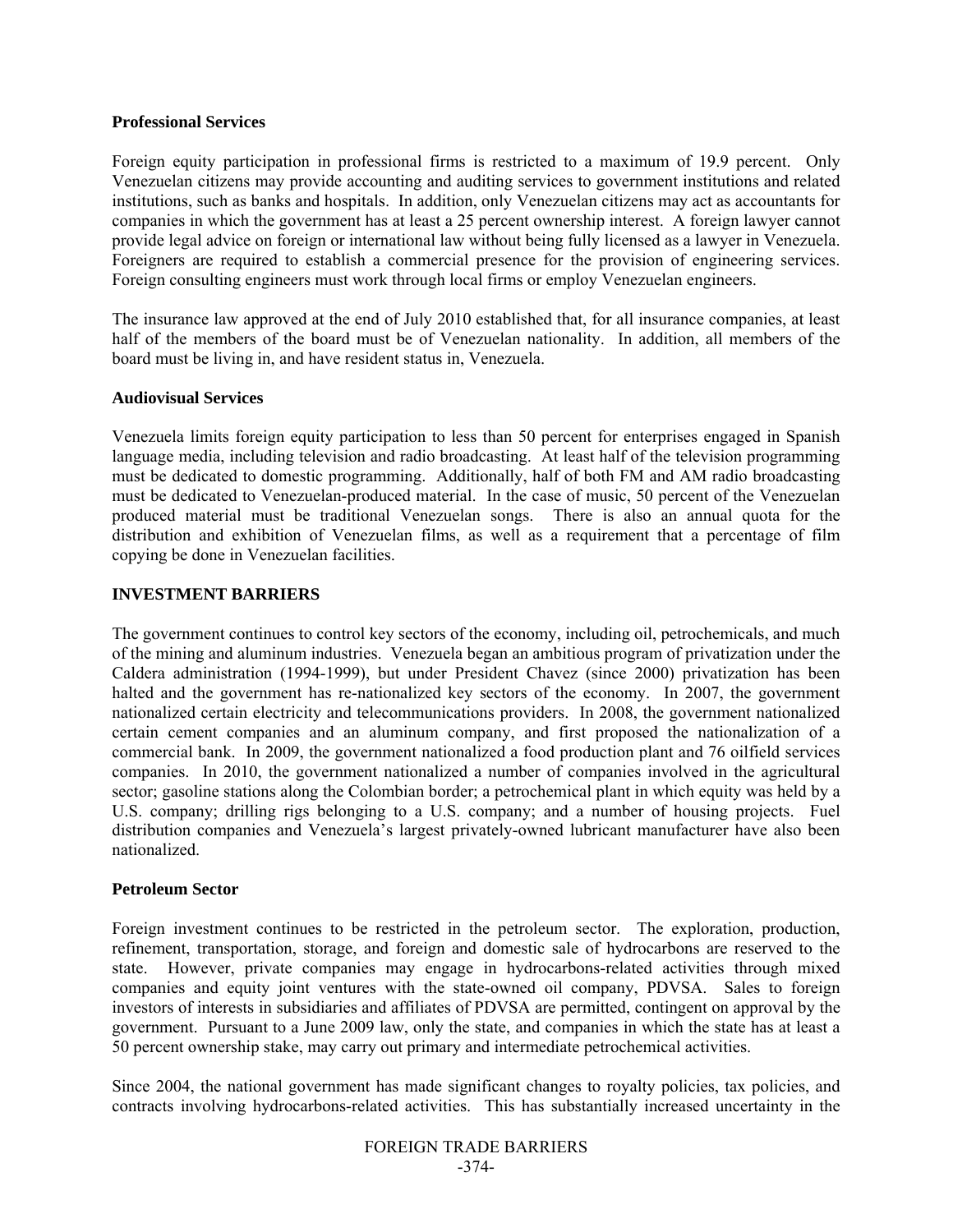hydrocarbons sector and created concern on the part of companies operating in Venezuela. President Chavez issued a decree in late February 2007 requiring that four joint venture projects relating to the development of Venezuela's extra heavy crude oil reserves convert themselves into PDVSA-controlled joint ventures in which the government holds at least a 60-percent equity stake. The decree established a deadline of April 30, 2007, for completing the transfer. Two U.S. companies operating in the sectors refused to transfer their stakes, and the Venezuelan government took control of their investments as a result. Both companies have filed international arbitration claims against the Venezuelan government. The United States is monitoring the process closely and has impressed upon the government of Venezuela that U.S. companies must receive fair treatment, including timely, adequate, and effective compensation where an expropriation has occurred.

Both Venezuela's 2001 Hydrocarbons Law and the 1999 Gaseous Hydrocarbons Law require that there be a competitive process for the identification of private partners for projects to be developed by PDVSA. However, the government may directly award contracts when the project is to be developed under special circumstances or is of "national interest." National oil companies from politically strategic partner countries seem to be the preferred partners for the development of many new projects. In February 2010, for example, the government awarded new heavy oil projects in the Junín region of the Orinoco Oil Belt to private companies and consortia from Russia, China, Vietnam, and Italy.

Although foreign investors have previously been allowed to own and operate gasoline service stations in Venezuela, gasoline prices in the domestic market are set by the government. The current government has not raised gasoline prices in several years, even though currency devaluations and a high inflation rate have eliminated service station profit margins. An Organic Law on the Restructuring of the Internal Liquid Fuels Market came into effect on September 18, 2008, mandating government control of domestic transportation and wholesale distribution of liquid fuels. All establishments that carry out retail activities for liquid fuels were to be re-branded as PDVSA. The law did not define the term "liquid fuels," creating uncertainty as to whether it applied to products other than gasoline or diesel fuel, such as motor oils and lubricants. It was also unclear whether the law applied to fuel pumps and storage tanks at service stations or to the entire entity (including any other services provided, such as convenience stores). Affected companies have not yet been compensated and negotiations are still ongoing, despite a 60-day deadline for negotiations established by the 2008 legislation.

In May 2009, the Venezuelan government promulgated a law reserving to the state those assets and services relating to the performance of primary activities identified in the 2001 Hydrocarbons Law. Specifically, the assets and services included: (1) those involved in the injection of water, steam, or gas into petroleum reservoirs; (2) those related to gas compression; and (3) a range of assets and services associated with the hydrocarbons industry on Lake Maracaibo in western Venezuela. Seventy-six companies, including several U.S.-owned firms, were nationalized pursuant to this law and none have received compensation to date.

## **Electricity and Mining**

In early 2005, President Chavez reorganized the ministries that govern the energy and mining sectors. One result of this restructuring was to increase control over these industries at the ministerial level and to strengthen the state-owned *Corporacion Venezolana de Guayana* (CVG), which controls steel and aluminum production, electricity generation, and mining.

In January 2007, President Chavez announced that the Venezuelan government would nationalize strategic areas including telecommunications and the electricity sector. As a result, privately-owned power producers, including a U.S. company, were required to sell their assets to the Venezuelan government. In August 2010, the National Assembly passed an Organic Law for the Reorganization of